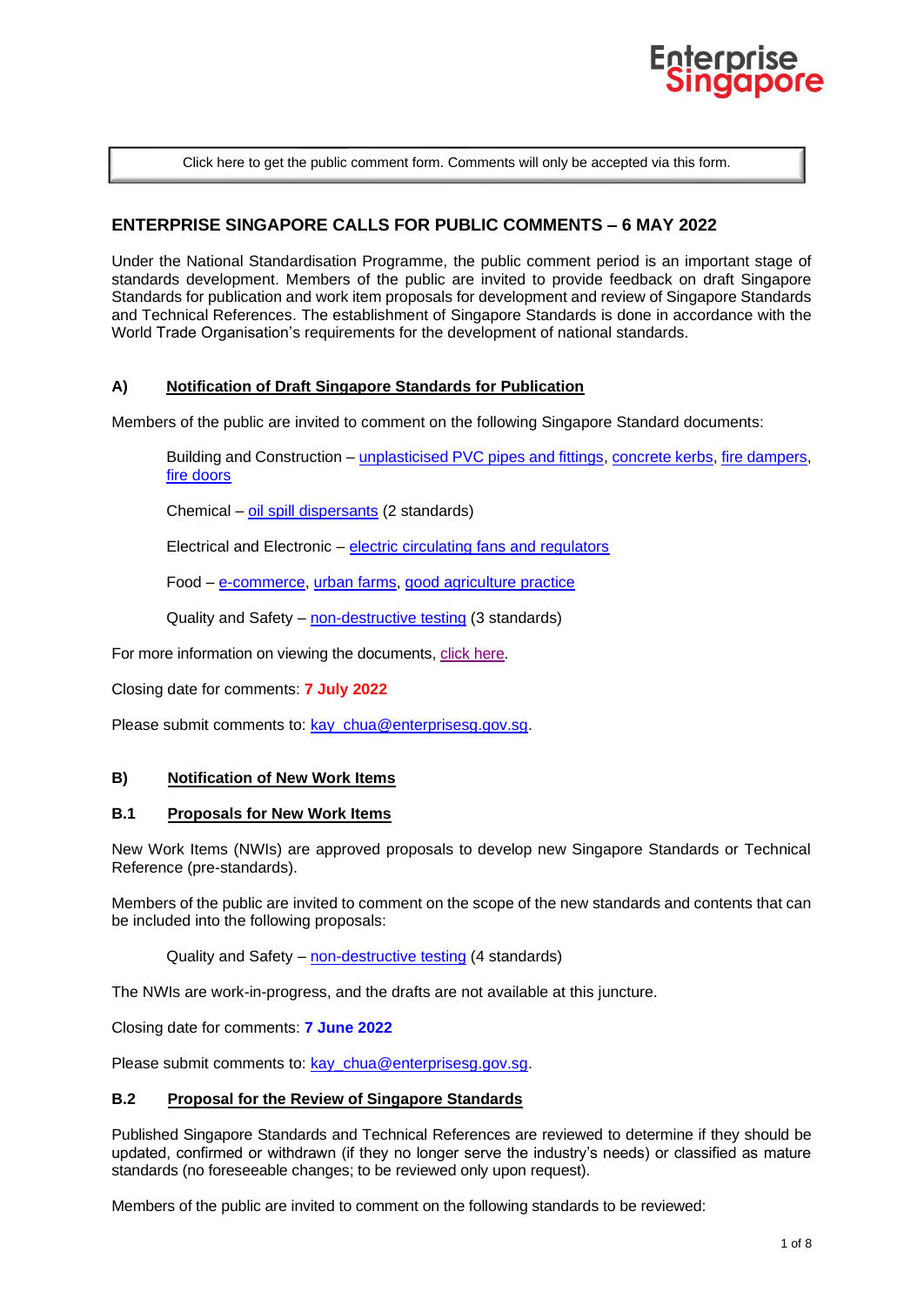Chemical – [microfilm and microfiche](#page-5-1) (3 standards)

Quality and Safety – [LPG cylinder valves](#page-6-0)

The reviews are ongoing, and the new versions/drafts are not available at this juncture. Users can refer to the current standards to provide feedback. [Click here](#page-4-0) to view or purchase the standard.

Closing date for comments: **7 June 2022**

Members of the public are invited to join as standards partners, co-opted members or resource members subject to the approval of relevant committees and working groups.

To comment or to join in the development of these standards, please write to [kay\\_chua@enterprisesg.gov.sg.](mailto:kay_chua@enterprisesg.gov.sg)

# **A) Notification of Draft Singapore Standards for Publication**

### *(I) Building and Construction*

### <span id="page-1-0"></span>**Revision**

**1. Specification for unplasticised PVC pipes and fittings for soil, waste and vent applications** (Revision of SS 213:1998)

This standard specifies requirements for unplasticised polyvinyl chloride (uPVC) pipes, fittings and accessories for soil, waste and vent applications above ground and for indoor use.

This revision includes the updates on uPVC fittings for soil, waste and vent applications and incorporation of provisions from the latest relevant international and overseas standards.

Users of the standard include plumbers, and suppliers and manufacturers in the sanitary and plumbing trade.

### **2. Specification for concrete kerbs** (Revision of SS 214:2009)

<span id="page-1-1"></span>This standard specifies materials, properties, requirements and test methods for precast and extruded concrete kerbs including channel, divider and C-kerbs that are used in trafficked or paved areas.

This revision incorporates some of the latest designs and practices that enhance the productivity and sustainability of kerbs construction. These include uses of an auto kerb extrusion machine for in-situ kerb construction, specially-designed cement-based material for kerbs that are subject to high impact loading and recycled aggregate for kerb construction.

Users of the standard include consultants, contractors, developers, engineers, suppliers/manufacturers, tertiary institutions, testing/accreditation bodies and relevant government agencies.

### **3. Specification for fire dampers** (Revision of SS 333:2012)

<span id="page-1-2"></span>This standard specifies the requirements for the materials, design, manufacture, performance, testing, marking, inspection and maintenance of fire dampers which may be of rectangular or circular face, of single or multi-blade or curtain construction, operated by gravity, spring or electric/pneumatic actuator(s).

The main changes are the additions of the following topics:

- Definition of a fire and smoke damper;
- Release mechanism and latching device applicable to a fire and smoke damper;
- Test requirements of a fire and smoke damper;
- Locations where a fire and smoke damper are prohibited; and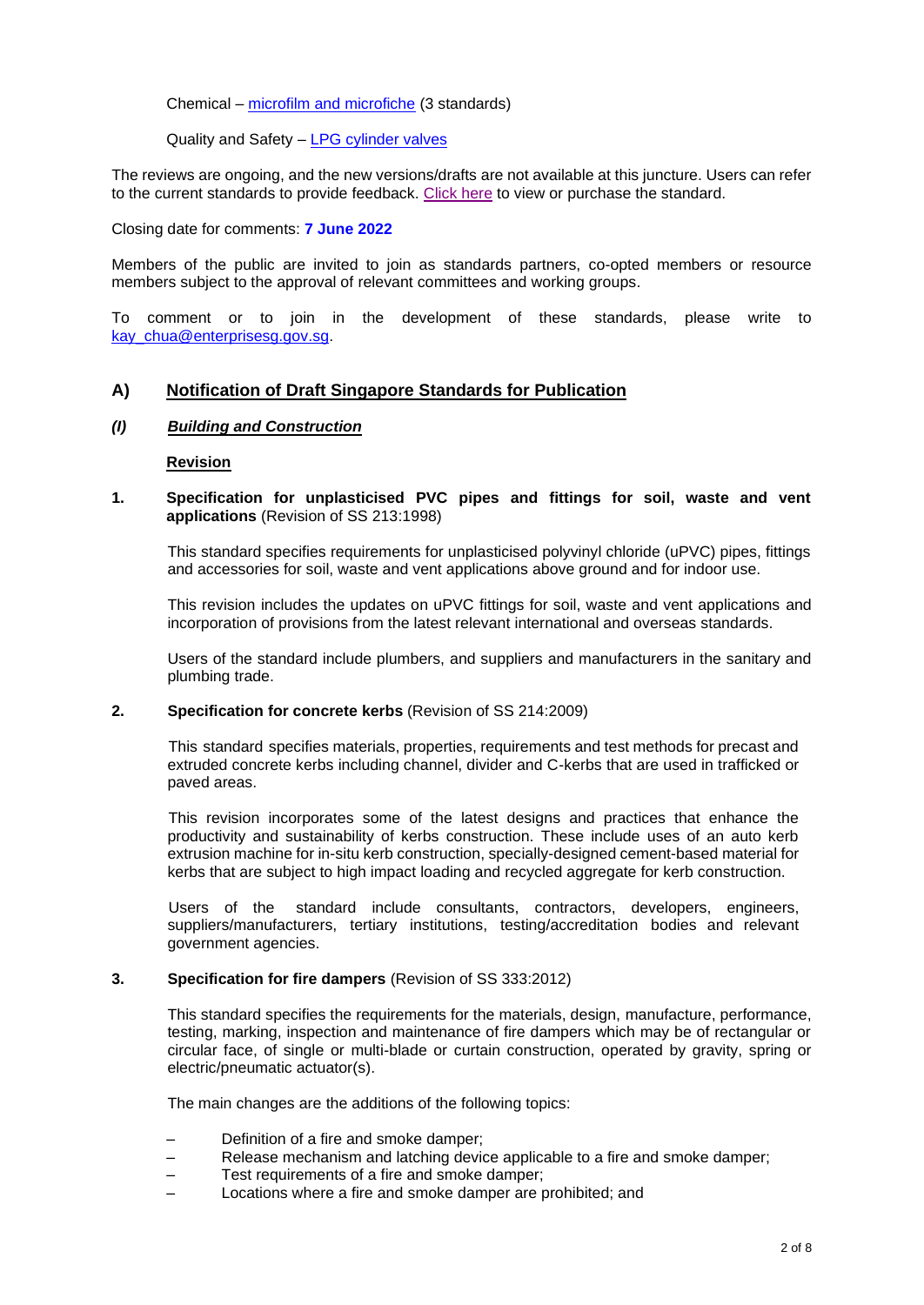– Air leakage calculation of a fire and smoke damper.

Users of the standard include engineers, fire safety managers, facility managers, building owners, contractors, manufacturers, suppliers, industry associations, testing/certification bodies and other relevant government agencies.

# **Amendment**

# **4. Amendment No. 1 to Specification for fire doors** (SS 332:2018)

<span id="page-2-0"></span>This amendment makes changes to the test methods for limitation to size variations and types of doorset to align with the requirements in EN 1634-1, "Fire resistance and smoke control tests for door and shutter assemblies, openable windows and elements of building hardware – Part 1: Fire resistance test for door and shutter assemblies and openable windows". It also specifies the information required for a permanent identification mark and includes a new Annex.

Users of this standard include architects, consultants, contractors, developers, engineers, testing/accreditation bodies and relevant government agencies.

[\(Click here](https://www.enterprisesg.gov.sg/-/media/F340CE07AF734A87B6820F5A63F74F9F.ashx) to download the amendment.)

*(II) Chemical*

<span id="page-2-1"></span>**New** 

# **5. Oil spill dispersants**

## **Part 1: Specifications**

This standard sets out the requirements for oil spill dispersants that can be used in waters to combat oil pollution incidents. It also specifies the testing methodologies and labelling requirement for oil spill dispersants.

# **Part 2: Application of dispersant**

This standard covers areas such as dispersant classification, mechanism of chemical dispersion, factors affecting dispersant application, dispersant performance testing, stockpiling consideration and health and safety concerns. In addition, it contains provisions for decision making in the usage of dispersants.

This standard provides oil spill responders, such as government agencies, supporting commercial organisations, private sector oil spill response organisations, oil spill clean-up organisations and ship owners, with technical information on the usage of dispersants for combating oil spills within port limits and approaches to the port.

Potential users of the standard include dispersant manufacturers, suppliers and buyers, oil terminals occupiers, oil spill response companies and relevant government agencies.

### *(III) Electrical and Electronic*

### <span id="page-2-2"></span>**Withdrawal**

**6. Performance and construction of electric circulating fans and regulators** [SS 360:1992 (2012)] (Modified adoption of IEC 60879:1986)

This standard is recommended for withdrawal as it has been replaced by SS 655:2020, "Safety of household and similar electrical appliances – Particular requirements for fans" (modified adoption of IEC 60335-2-80:2015).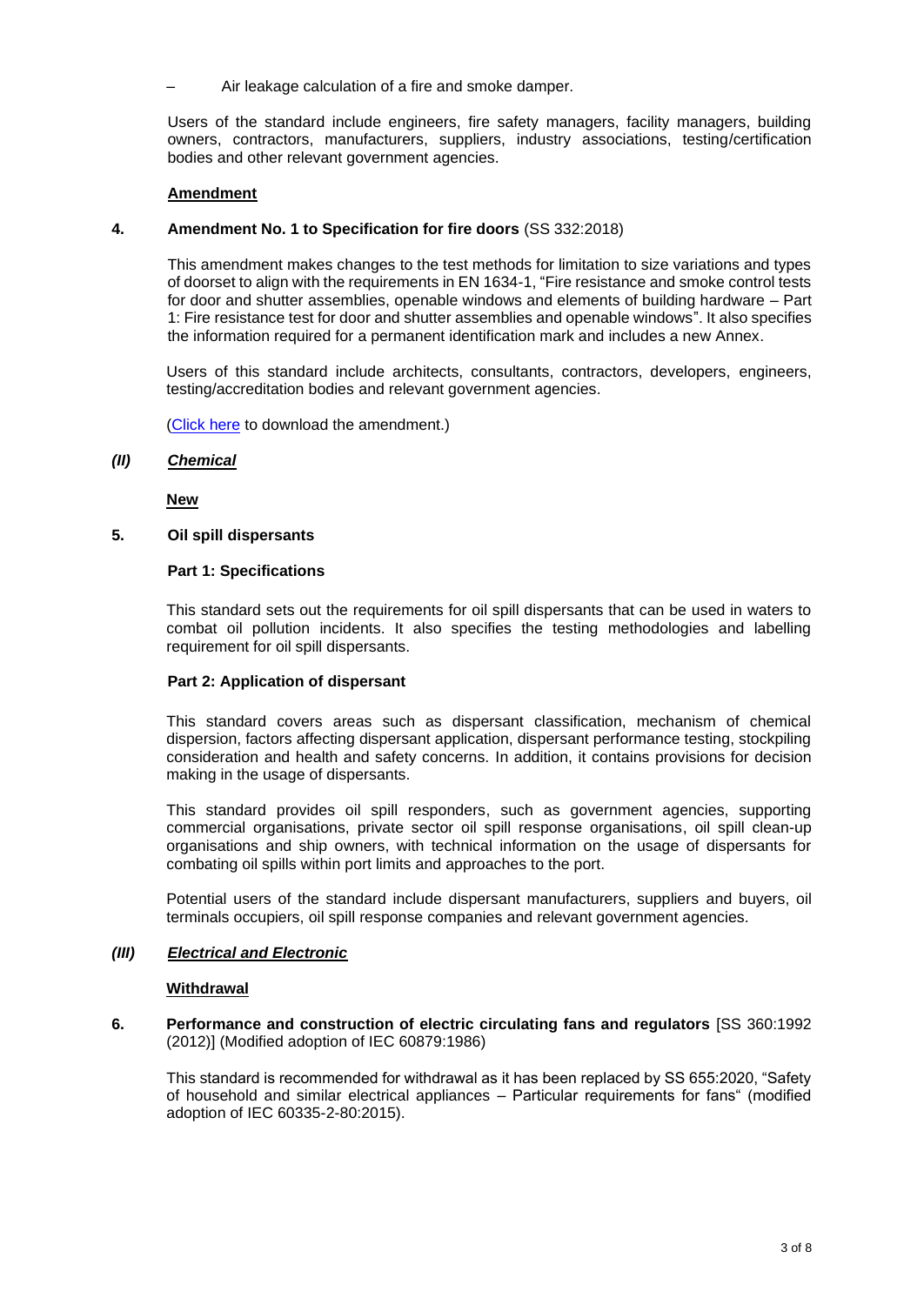# *(IV) Food*

# **New**

## **7. Guidelines for food e-commerce**

<span id="page-3-0"></span>This standard provides guidance for Singapore's food business operators that are involved in the food e-commerce chain to understand their respective roles and obligations that are related to food safety.

It covers recommended practices that are related to food safety in the following areas of the food e-commerce chain:

- (a) Onboarding process;
- (b) At the point of e-commerce sale;
- (c) Last mile delivery;
- (d) At the point of delivery; and
- (e) Food safety incidents, traceability and product recall.

Potential users of the standard include food e-commerce chain players such as online food businesses/sellers, online platforms and logistics service providers.

## <span id="page-3-1"></span>**Amendment**

# **8. Amendment No. 1 to Specification for clean and green urban farms – Agriculture** (SS 661:2020)

This amendment specifies the requirements for water consumption calculation (L/kg) where water used in cooling towers are excluded and recorded separately.

<span id="page-3-2"></span>[\(Click here](https://www.enterprisesg.gov.sg/-/media/5CB0F3B30E3D48DE9FC6BE3F7F8E0F1E.ashx) to download the amendment.)

# **9. Amendment No. 1 to Specification for good agriculture practice** (SS 675:2021)

This amendment provides more information on periodical testing of the growing substrate.

Users of the above standards may include farmers, farm suppliers, buyers of farm produce (e.g. importers, exporters and retailers), testing, inspection and certification bodies, training providers, institutes of higher learning and government agencies.

[\(Click here](https://www.enterprisesg.gov.sg/-/media/4C34E6B8EED04C33BA78113FB9530E10.ashx) to download the amendment.)

# *(V) Quality and Safety*

<span id="page-3-3"></span>**New**

## **10. Non-destructive testing – Qualification and certification of NDT personnel** (Identical adoption of ISO 9712:2021)

This standard specifies requirements for the qualification and certification of personnel who perform industrial non-destructive testing (NDT) in the following methods:

- (a) acoustic emission testing;
- (b) eddy current testing;
- (c) leak testing (hydraulic pressure tests excluded);
- (d) magnetic testing;
- (e) penetrant testing;
- (f) radiographic testing;
- (g) strain gauge testing;
- (h) thermographic testing;
- (i) ultrasonic testing;
- (j) visual testing (direct unaided visual tests and visual tests carried out during the application of another NDT method are excluded).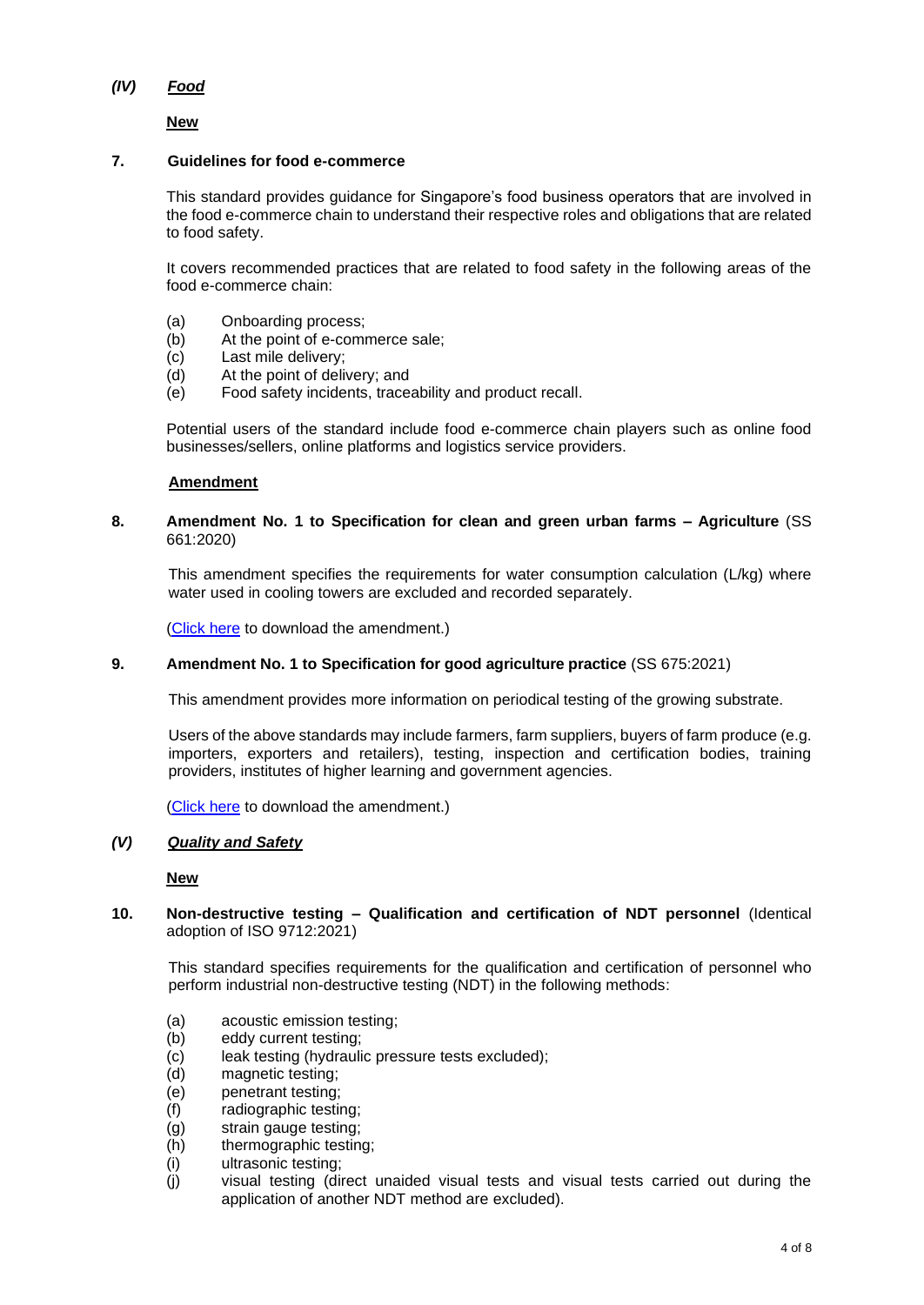### **11. Non-destructive testing – Evaluation of vision acuity of NDT personnel** (Identical adoption of ISO 18490:2015(2020))

This standard specifies the form of the optotype, the quality requirements for the chart, the test procedure, and the acceptance level for near vision acuity of NDT personnel. It also addresses the qualification requirements for personnel permitted to carry out the test.

It only addresses near vision acuity under defined conditions similar to those encountered during routine NDT inspection. It does not address an individual's overall visual acuity It also does not address colour vision requirements.

### **12. Non-destructive testing – Qualification of personnel for limited application of nondestructive testing** (Identical adoption of ISO 20807:2004(2020))

This standard establishes a system for the qualification of personnel who perform NDT applications of a limited, repetitive or automated nature, such as:

- eddy current and electromagnetic sorting of materials;
- eddy current and electromagnetic testing of tubular products during manufacture;
- normal beam ultrasonic testing of plate materials during manufacture; and
- ultrasonic thickness testing.

Please refer to B.1 for the new work items on NDT standards.

Potential users of the standards on NDT include industry associations, educational institutions, training providers, relevant government agencies, testing and inspection and certification bodies.

<span id="page-4-0"></span>Copies of the drafts and standards are available at:

Viewing from Singapore Standards eShop Login to Singapore Standards eShop at: [www.singaporestandardseshop.sg](http://www.singaporestandardseshop.sg/) [Login ► Go to Menu (3 bars for mobile users) ► Our Products ► Singapore Standards ► Drafts ► Select document] Viewing Singapore Standards and ISO Standards from Public Libraries

All Public Libraries' multimedia stations and on personal internet/mobile devices (e.g. mobile phones, notebooks, tablets) at all Public Libraries via NLB eDatabases "Singapore and ISO Standards Collection" (refer to [www.nlb.gov.sg/VisitUs.aspx](http://www.nlb.gov.sg/VisitUs.aspx) for address and viewing hours)

Purchase of Singapore Standards Toppan Leefung Pte Ltd Customer Service Hotline: (65) 6826 9691 Email: [singaporestandardseshop@toppanleefung.com](mailto:singaporestandardseshop@toppanleefung.com) Operating Hours: Mon to Fri: 9.30 am to 6.00 pm Closed on Saturdays, Sundays and Public Holidays

**NOTE** – The viewing period of the drafts and standards will expire on the closing of the public comment period and will no longer be available after this date.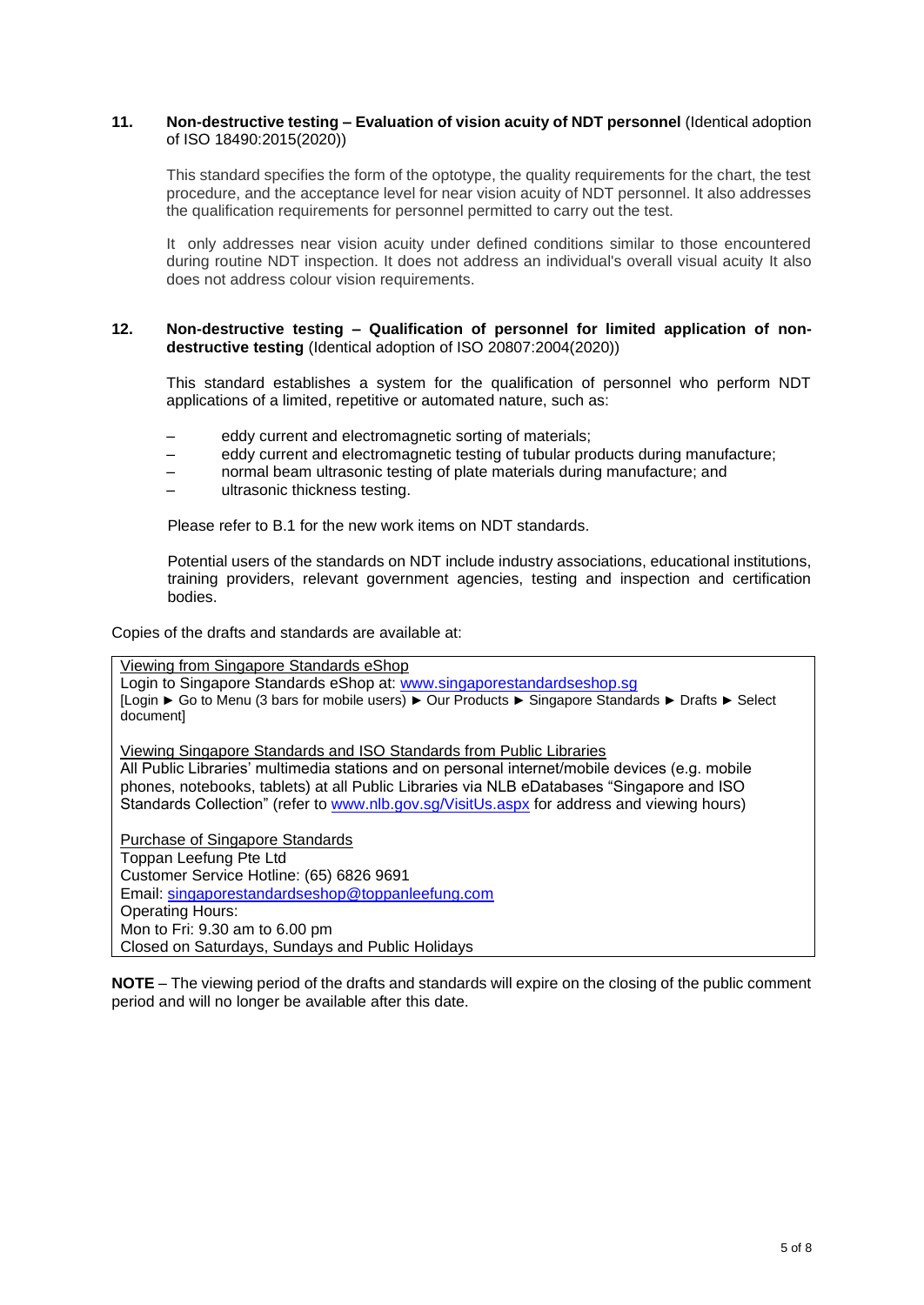# **B) Notification of Work Item Proposals**

# **B.1) Proposal for New Work Items**

# <span id="page-5-0"></span>*Quality and Safety*

**1. Technical Reference – Non-destructive testing – Discontinuities in specimens for use in qualification examinations** (Identical adoption of ISO/TS 22809:2007)

This standard defines types of discontinuities to be exhibited in test specimens for use in nondestructive testing examinations.

- **2. Technical Reference – Non-destructive testing – NDT training syllabuses** (Identical adoption of ISO/TS 25107:2019)
- **3. Technical Reference – Non-destructive testing– NDT personnel training organisations**  (Identical adoption of ISO/TS 25108:2018)

TR ISO/TS 25107 and TR ISO/TS 25108 give requirements and recommendations for NDT training syllabuses and organisations, with the intention of harmonising and maintaining the general level of training of NDT personnel for industrial needs.

They also establish the minimum requirements for effective structured training of NDT personnel to ensure eligibility for qualification examinations leading to third-party certification according to recognised standards.

**4. Technical Reference – Non-destructive testing – Performance-based qualification** (Identical adoption of ISO/TS 11774:2011)

This standard provides a method for qualification of NDT personnel, procedures, and equipment for specific non-destructive tests conducted in accordance with documented procedures established within a performance-based qualification programme.

The qualification methodology described in this standard is based upon the ability of a candidate to demonstrate capability in detecting and sizing critical discontinuities equivalent to those to be detected and sized in the performance-based qualification programme as established by the industry sector committee (ISC).

Potential users of the above standards on NDT include industry associations, educational institutions, training providers, testing and inspection and certification bodies, and relevant government agencies.

# **B.2) Proposal for the Review of Singapore Standards**

### *(I) Chemical*

### <span id="page-5-1"></span>**1. Code of practice for quality control inspection of 16 mm and 35 mm black and white, silver-gelatin type microfilm** (SS 522:2013)

This standard applies to the quality control of 16 mm and 35 mm black and white silver-gelatin type microfilm produced by analogue type camera, digital type archive writer and silver halide film duplication.

### **2. Code of practice for imaging and writing of digital text and drawing documents on 16 mm and 35 mm black and white, silver-gelatin type microfilm for long term preservation – Operating procedures** (SS 596:2014)

This standard specifies the operating procedures for imaging and writing of digital text and drawing documents on 16 mm and 35 mm black and white, silver-gelatin type microfilm for long term preservation and access.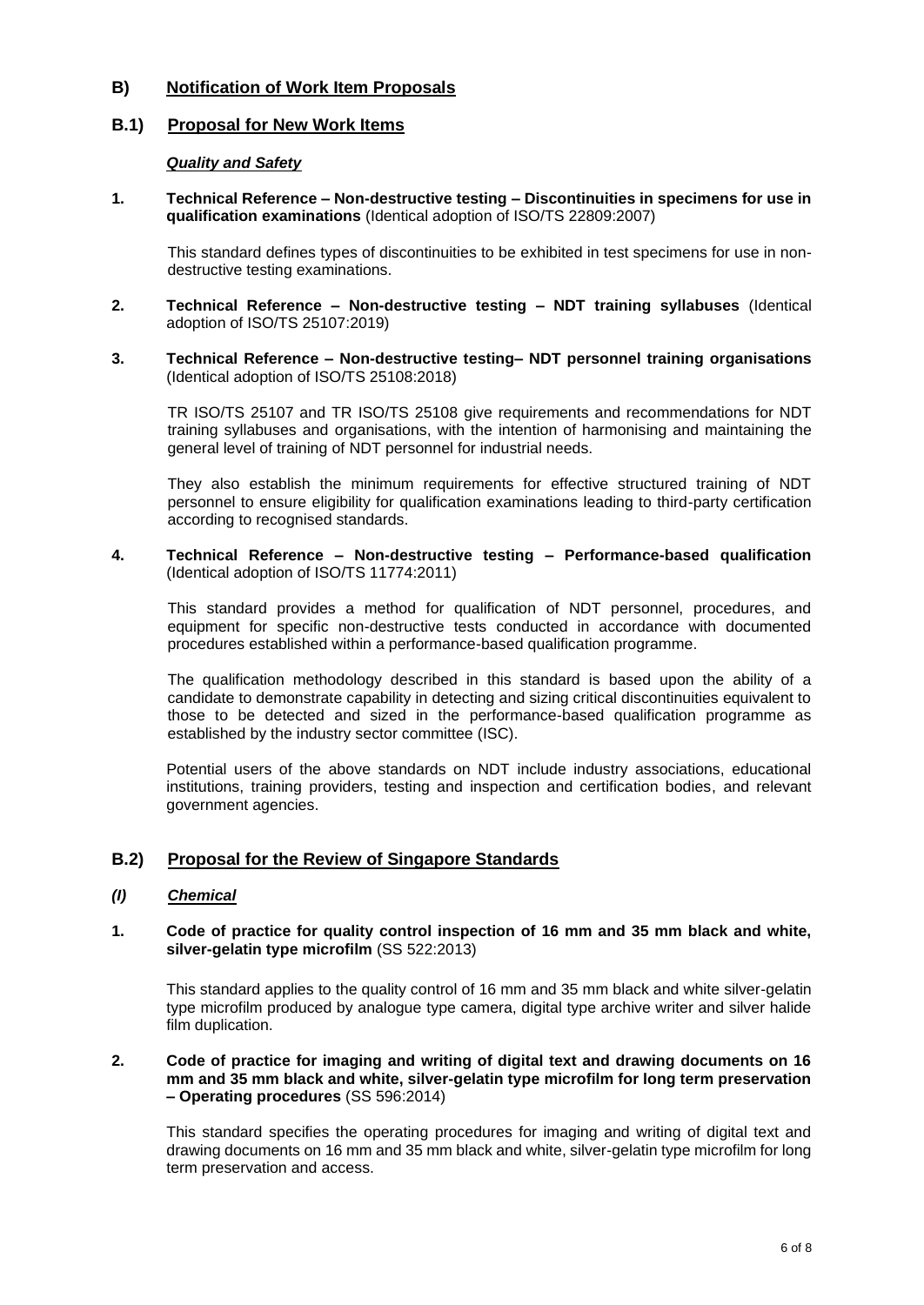## **3. Code of practice for digital conversion of 16 mm/35 mm microfilm and 105 mm microfiche – Operating procedures** (SS 606:2015)

This standard specifies the operating procedures for digital conversion of 16 mm/35 mm microfilm and 105 mm microfiche (camera and COM).

The above standards are reviewed with the intention to classify them as mature standards due to their low usage. After they have been classified as mature standards, they will not be reviewed until a request is put forth to do so.

Users of these standards include microfilming service providers and government agencies.

# *(II) Quality and Safety*

## <span id="page-6-0"></span>**4. Valves for use with domestic and industrial liquefied petroleum gas (LPG) cylinders** (SS 294:1998)

This standard specifies material, construction, performance and test requirements for valves for use with domestic and LPG cylinders.

Potential users of the standard include industry associations, suppliers, buyers, manufacturers, service providers, end-users, relevant government agencies, testing and inspection and certification bodies.

[Submit Comments](https://www.enterprisesg.gov.sg/-/media/ESG/Files/Quality%20and%20Standards/Standards/Public_comment_form)